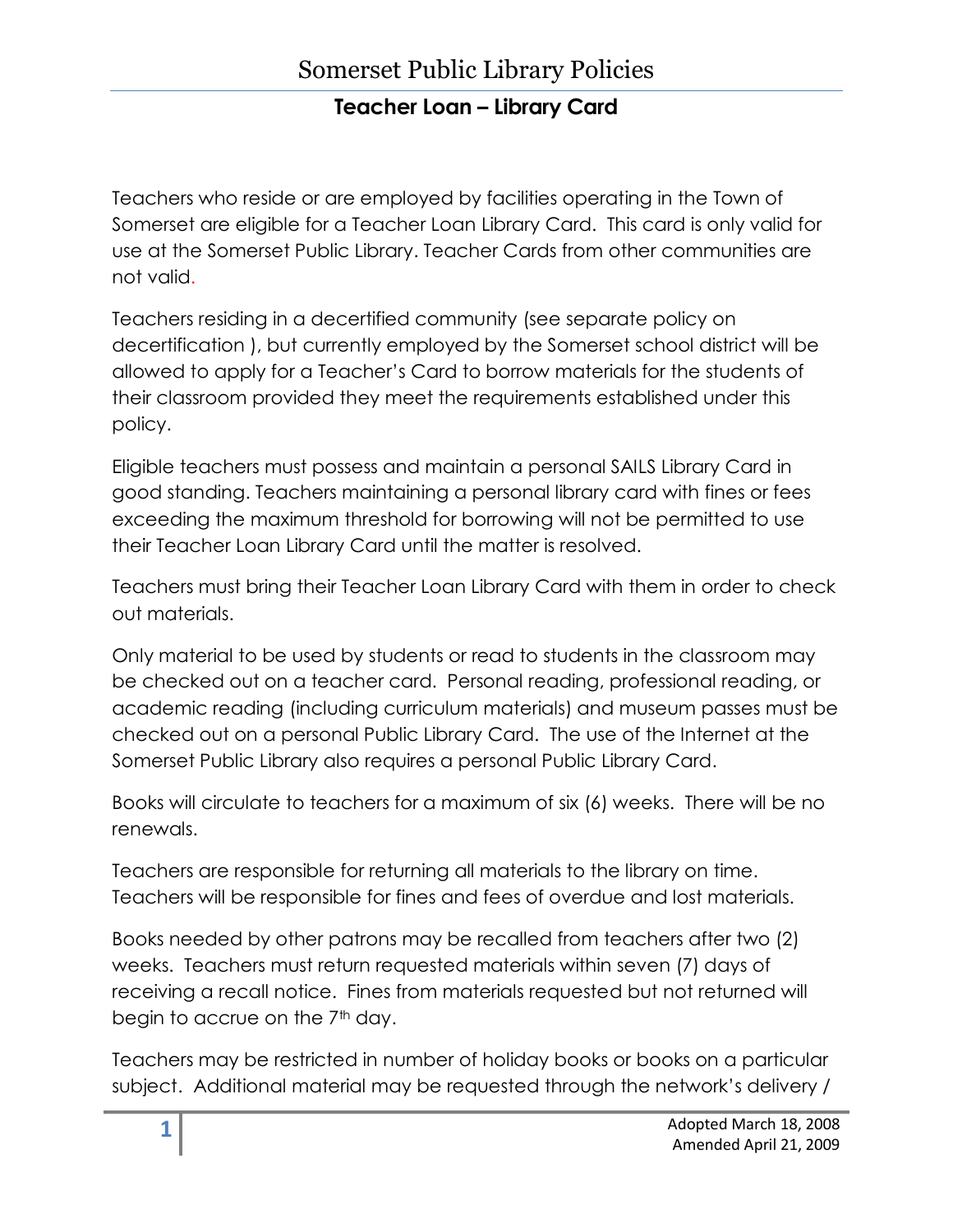## Somerset Public Library Policies

## **Teacher Loan – Library Card**

Interlibrary Loan program, but may follow the owning library's borrowing policies. Special collections (i.e. holiday books, video recordings, etc.) are still subject to limited borrowing time.

Video and DVD recordings may be subject to rental fees.

Teachers must inform the library immediately of changes in their address or change of schools.

The library reserves the right to ask for proof of employment by a school district.

All borrowed materials must be returned to the Library before the end of the school year or end of summer class session.

The card expires yearly and must be renewed in person with proper identification.

Up to fifty items can be placed on hold through the SAILS Library Network using this card.

*The Somerset Public Library exists to serve as a center of informal learning, individual growth and recreation for the citizens of Somerset. The Library expects to make a contribution to the learning process and to aid individuals in the lifelong process of growth and appreciation and understanding of themselves, their neighbors, and the world around them. In addition, the library makes its building available as a setting for appropriate events according to the needs and interests of the community.*